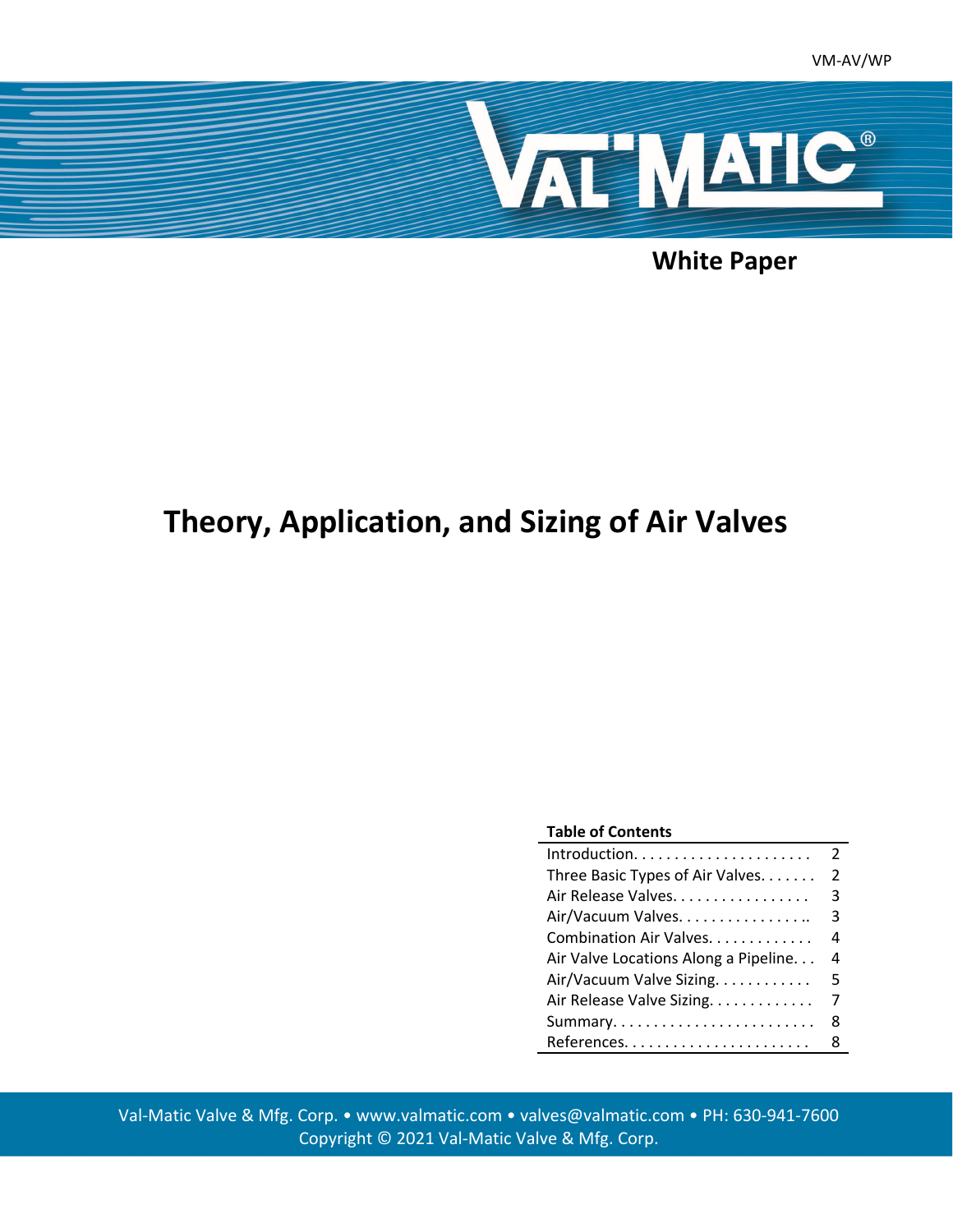### **INTRODUCTION**

One of the most misunderstood aspects of the water and wastewater industry is the presence of air in a pipeline and its impact on operations. Many operational problems, especially at the time of initial start‐ up, including damaged equipment, as well as faulty instrumentation readings, are blamed on inadequate thrust blocking, improper pipeline bedding, etc. But in reality, many of these problems are not caused by improper installation of the line, but by failure to de-aerate the line. Properly de-aerating the pipeline with the use of automatic air valves will safeguard it from air‐related problems.

Air in a pressurized, operating pipeline has three primary sources. First, prior to start‐up, the line is not empty; it is full of air. As the line fills with liquid, much of this air will be pushed downstream and released through hydrants, faucets, etc. but a large amount will become trapped at system high points. This phenomenon will occur because air is lighter than water and therefore, will collect at high points. The second source of air is the incoming water itself. Water contains approximately 2% air by volume based on normal solubility of air in water (7). The dissolved air will come out of solution with a rise in temperature or a drop in pressure, which will commonly occur at high points due to the increase in elevation. Finally, air can enter through mechanical equipment such as pumps, fittings, and valves when vacuum conditions occur.

Trapped air can have serious effects on system operation and efficiency. As air pockets collect at high points, a restriction of the flow occurs which produces unnecessary headloss and energy consumption. As shown in the Figure, trapped air forms a long pocket along the pipe descent with a constant depth

"d". Since the air is at the same pressure along the air pocket, it can be shown that the headloss is equal to the vertical height of the pocket or dimension "H" (1). A pipeline with many air pockets can impose enough restriction to stop all flow. Also, sudden changes in velocity can occur from the movement of air pockets. When passing through a restriction in the line



such as a control valve, a dislodged pocket of air can cause surges or water hammer. Water hammer can damage equipment or loosen fittings and cause leakage. Finally, corrosion in the pipe material is accelerated when exposed to the air pocket, which can result in premature failure of the pipeline.

Air is sometimes removed from a line with a manual vent or fire hydrant during initial start‐up but this method does not provide continual air release during system operation nor does it provide vacuum protection. Today, municipalities use a variety of automatic air valves at the pump discharge and along the pipeline.

### **THREE BASIC TYPES OF AIR VALVES**

There are three basic types of air valves standardized in American Water Works Association (AWWA) Standard C512‐15: "Air‐Release, Air/Vacuum, and Combination Air Valves for Water and Wastewater Service."

It is important to understand the functions and limitations of each valve type so that valves can be located and sized properly for a pipeline.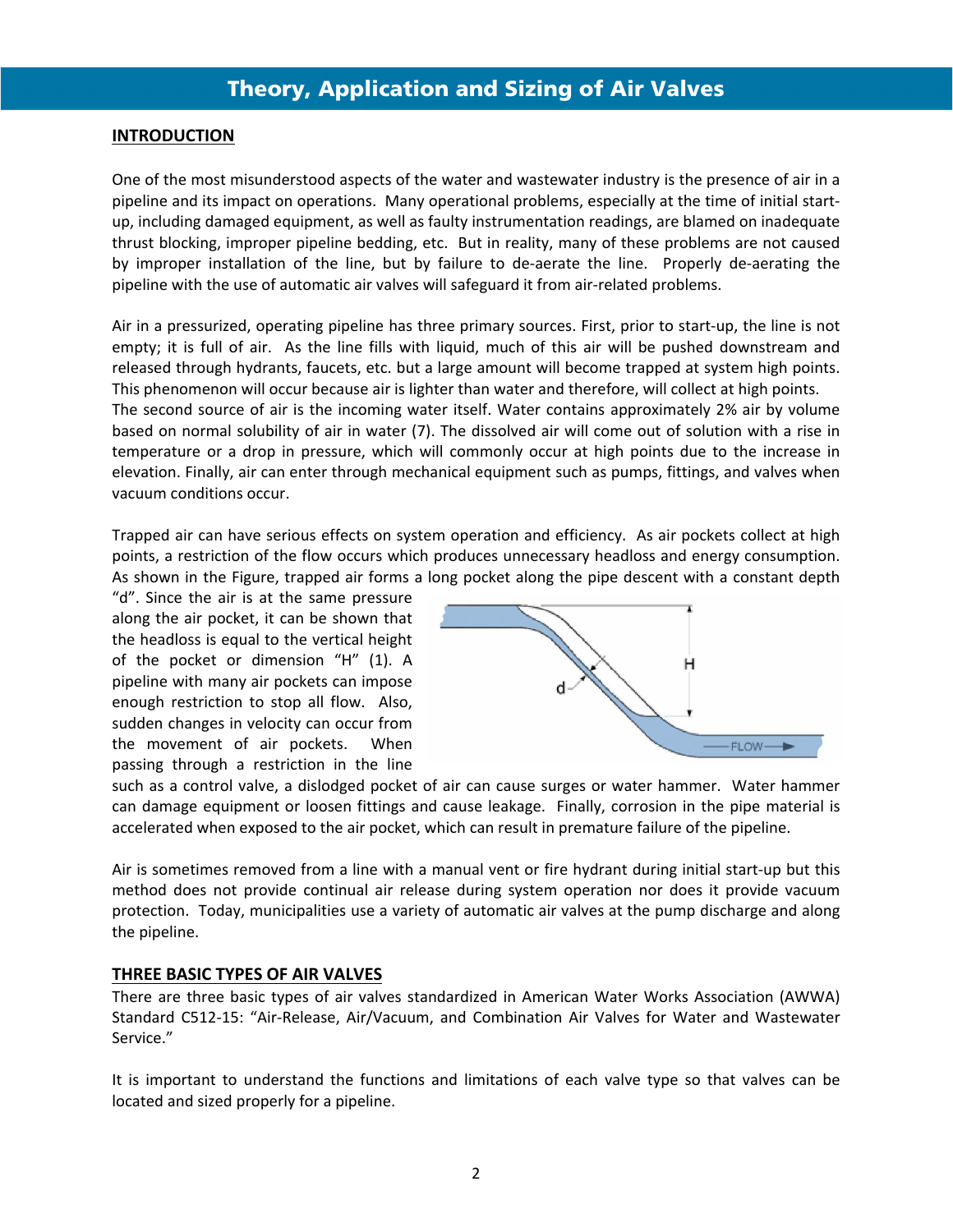#### **AIR RELEASE VALVES**

Air Release Valves are probably the best known air valve and are typically furnished in sizes ½ in. (13 mm) through 3 in. (76 mm). The valve has a small precision orifice in the range of  $1/16$  in. (1.6 mm) to  $\frac{1}{2}$  in. (13 mm) to release air under pressure continuously during pipeline operation. The Air Release Valve has a float to sense the presence of air and a linkage mechanism that gives the float mechanical advantage in opening the orifice under full pipeline pressures.

Air Release Valves have a limited capacity for admitting and exhausting air because of their small orifice. For this reason, most pipeline locations require both Air Release and Air/Vacuum Valves for exhausting and admitting large volumes of air.

#### **AIR/VACUUM VALVES**

An Air/Vacuum Valve is installed downstream of pumps and at high points to exhaust large volumes of air during pump start-up and pipeline filling. The valve also will admit large volumes of air to prevent a vacuum condition from occurring in the pipeline and to allow for draining. A float in the valve rises with the water level to shut off the valve when the air has been exhausted. Upon the loss of pressure due to draining, line break, or column separation, the float will drop and allow air to reenter the pipe. It is important to note that under normal operation, the float is held closed by the line pressure and will not relieve accumulated air. An Air Release Valve is needed to relieve air during system operation.

There are two variations of Air/Vacuum Valves that warrant discussion. First, Air/Vacuum valves can be equipped with a Slow‐Closing Device which controls the flow into the valve to reduce surges in the valve. The Slow-Closing Device is useful at highpoints where column separation or rapid changes in velocity occur. Column separation can be predicted by computer transient analysis, but the following general guidelines can be used to help locate Slow‐Closing Devices.

- 1. When the flow velocity is greater than 8 ft/sec (2.4 M/sec), the surge potential can be as high as 400 PSI (2760 kPa). Also, when the fill velocity exceeds 2 ft/sec (0.6 M/sec) high surges can result.
- 2. High points where a vacuum forms on pump shut‐off may exhibit rapid flow reversal.
- 3. Systems where the time for the water column to reverse is less than the critical time will see high surges even from small changes in velocity. The critical time is defined as 2L/a, where "L" is the pipe length and "a" is the elastic pressure wave speed (3).
- 4. Fast closing pump discharge check valves may prevent slam but still cause line surges.
- 5. Systems with booster pump stations can see great fluctuations in line velocities on power failure.
- 6. If the pipeline discharge creates a siphon on shut‐down, rapid flow reversal can be expected.

Second, a Well Service Air Valve is an Air/Vacuum Valve equipped with a Throttling Device or a Slow‐Closing Device (4" and larger valves) for use with vertical turbine pumps. These pumps start against an empty pump column and a closed pump check valve and therefore start rapidly and accelerate the fluid. Well Service Air Valves require special consideration during sizing.

**Dual Port Throttling Device**



**Air Release Valve**





**Slow‐Closing Device**

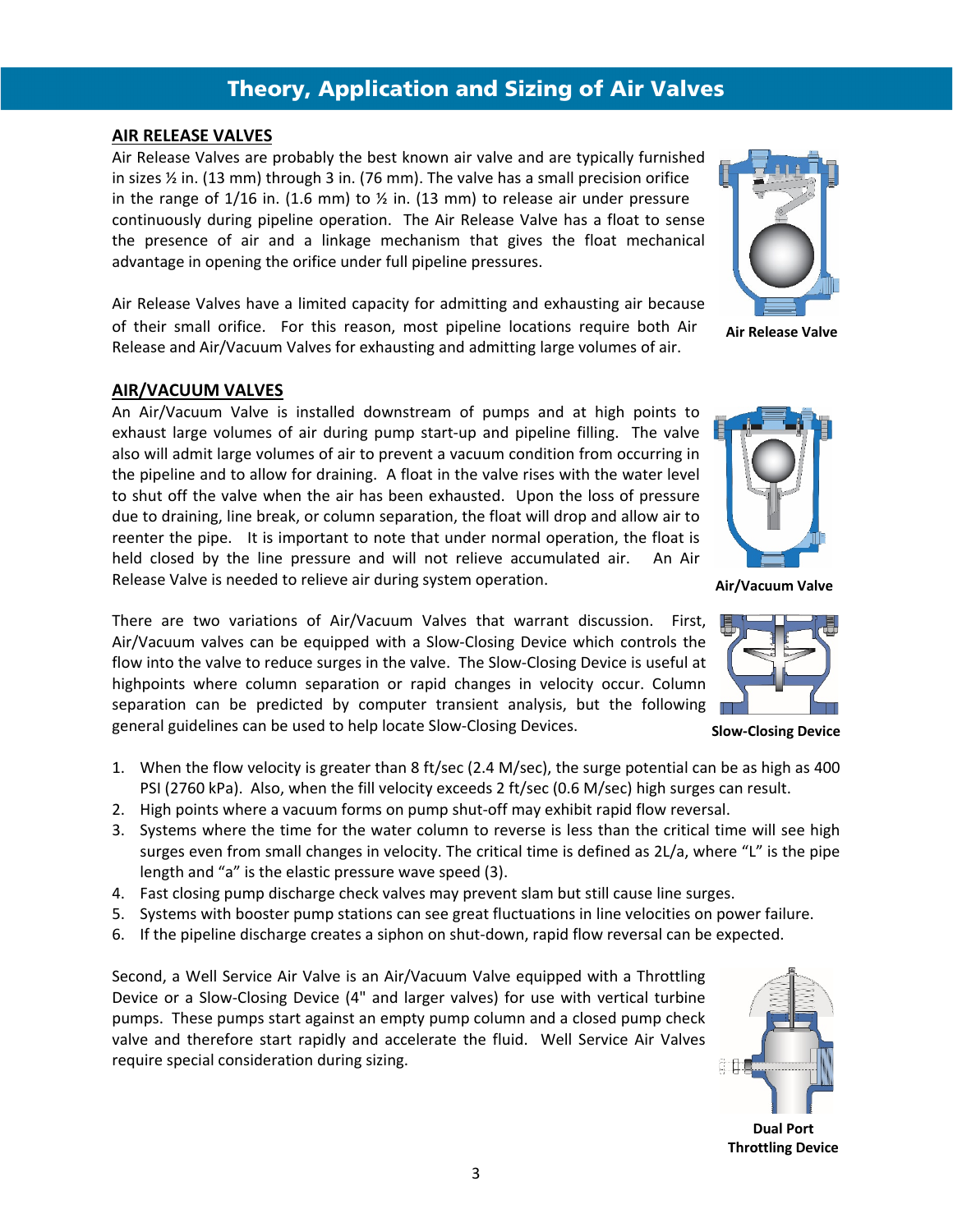The Throttling Device (3" and smaller valves) controls the air discharge rate so that the pressure surge caused by the pump water column reaching the closed check valve is minimized. The Throttling Device has a second independent vacuum port to allow air flow back into the line after pump shutdown so that the static suction water level can be restored without allowing a vacuum to form in the pump column. The Dual Port Throttling Device should have an open vacuum port separate from the exhaust port so that the air flow into the device is not restricted by exhaust piping.

### **COMBINATION AIR VALVES**

The Combination Air Valve combines the functions of both the Air/Vacuum and Air Release Valves and is an excellent choice for high points. A Combination Valve contains both a small air release orifice and a large air/vacuum port in one assembly. On smaller valves, usually less than 8 in. (200 mm), the float and lever mechanism are contained in a single body design. On larger sizes, a dual body design consisting of an Air Release Valve piped to an Air/Vacuum Valve is furnished as a factory assembled unit.





**Dual Body Combination**

Single body units have the advantage of being more compact and typically less costly. Dual body units are advantageous for Air Release Valve sizing and maintenance because the Air/Vacuum Valve is still in operation while the Air Release Valve is isolated and under repair. By combining various sized Air Release and Air/Vacuum Valves, a Dual Body Combination Valve can be made for almost any application. Some designers use only Combination Air Valves on a pipeline because all air valve functions are included and a mistake in field installation will not leave the pipeline unprotected. 

### **AIR VALVE LOCATIONS ALONG A PIPELINE**

Air valves are installed on a pipeline to exhaust air and admit air to prevent vacuum conditions and air-related surges. The AWWA Air Valve Manual recommends Air Valves at the following points along a pipeline (4).

- 1. **High Points**: Combination Air Valve.
- 2. **Long Horizontal Runs**: Air Release or Comb. Valve at 1250 to 2500 ft. (380 to 760M) intervals.
- 3. **Long Descents**: Combination Air Valve at 1250 to 2500 ft. (380 to 760M) intervals.
- 4. **Long Ascents**: Air/Vacuum Valve at 1250 to 2500 ft. (380 to 760M) intervals.
- 5. **Decrease in an Up Slope**: Air/Vacuum Valve.
- 6. **Increase in a Down Slope**: Combination Air Valve.
- 7. **Transient Locations**: Combination/Slow‐Closing Device or Vacuum Breaker/Air Release.
- 8. **Flow Meters**: Air Release upstream.
- 9. **Well or Vertical Turbine Pumps**: Air/Vacuum/Slow‐Closing Device or Throttling Device.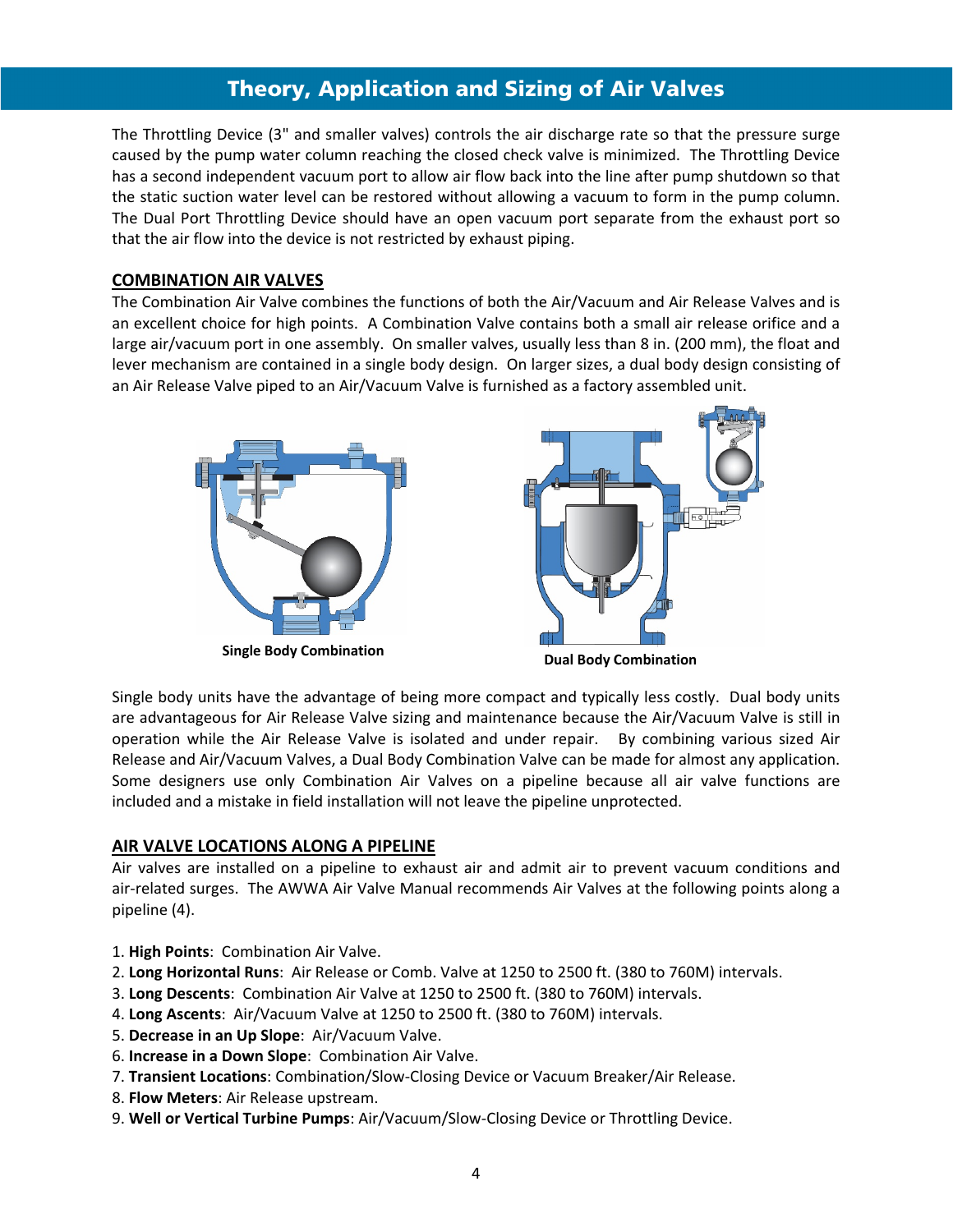

| SAMPLE PIPELINE PROFILE ILLUSTRATING VALVE LOCATIONS |                    |                          |     |                    |                                       |  |  |  |  |  |
|------------------------------------------------------|--------------------|--------------------------|-----|--------------------|---------------------------------------|--|--|--|--|--|
| No.                                                  | <b>Description</b> | <b>Recommended Types</b> | No. | <b>Description</b> | <b>Recommended Types</b>              |  |  |  |  |  |
| 1                                                    | Pump Discharge     | Air/Vac & Slow-Closing   | 9   | Decr. Downslope    | No Valve Required                     |  |  |  |  |  |
| 2                                                    | Incr. Downslope    | Combination              | 10  | Low Point          | No Valve Required                     |  |  |  |  |  |
| 3                                                    | Low Point          | No Valve Required        | 11  | Long Ascent        | Air/Vac or Combination                |  |  |  |  |  |
| $\overline{4}$                                       | Incr. Upslope      | No Valve Required        | 12  | Incr. Upslope      | No Valve Required                     |  |  |  |  |  |
| 5                                                    | Decr. Upslope      | Air/Vac or Combination   | 13  | Decr. Upslope      | Air/Vac or Combination                |  |  |  |  |  |
| 6                                                    | Beg. Horiz.        | Combination              | 14  | <b>High Point</b>  | <b>Combination &amp; Slow-Closing</b> |  |  |  |  |  |
| 7                                                    | Horizontal         | Air Rel or Combination   | 15  | Long Descent       | Air Rel or Combination                |  |  |  |  |  |
| 8                                                    | End Horiz.         | Combination              | 16  | Decr. Upslope      | Air/Vac or Combination                |  |  |  |  |  |

Also, on very long horizontal runs, Air Release and Combination Air Valves will be used alternately along the pipeline. It should be noted that Combination Valves can be used at any location instead of Air Release or Air/Vacuum Valves to provide added air release capacity on the pipeline.

It is important to establish a smooth pipeline grade and not follow the terrain or an excessive number of Air Valves will be needed. The designer must balance the cost of air valve locations with the cost of additional excavation. Finally, depending on the pipeline velocity and size, minor high points and changes in grade can be ignored because the velocity may scour the air from the pipeline (3).

### **AIR/VACUUM VALVE SIZING**

Some publications list a rule of thumb that suggests Air/Vacuum Valves be 1 in. (25 mm) per 1 ft. (0.3 M) of pipe diameter (4). So a 4 ft. (1.2 M) diameter line would have a 4 in. (100 mm) diameter valve. Based on over thirty years of successful air valve application, Val‐Matic has developed sizing criteria that form the basis for the following methodology. The methodology is based on sizing the air/vacuum valve for two conditions: admitting air to prevent a vacuum in the pipeline and exhausting air during filling of the pipeline.

The Air/Vacuum or Combination Air Valve should be capable of admitting air after power failure or line break at a rate equal to the potential gravity flow of water due to the slope of the pipe. The flow of water due to slope can be found by the Darcy-Weisbach equation: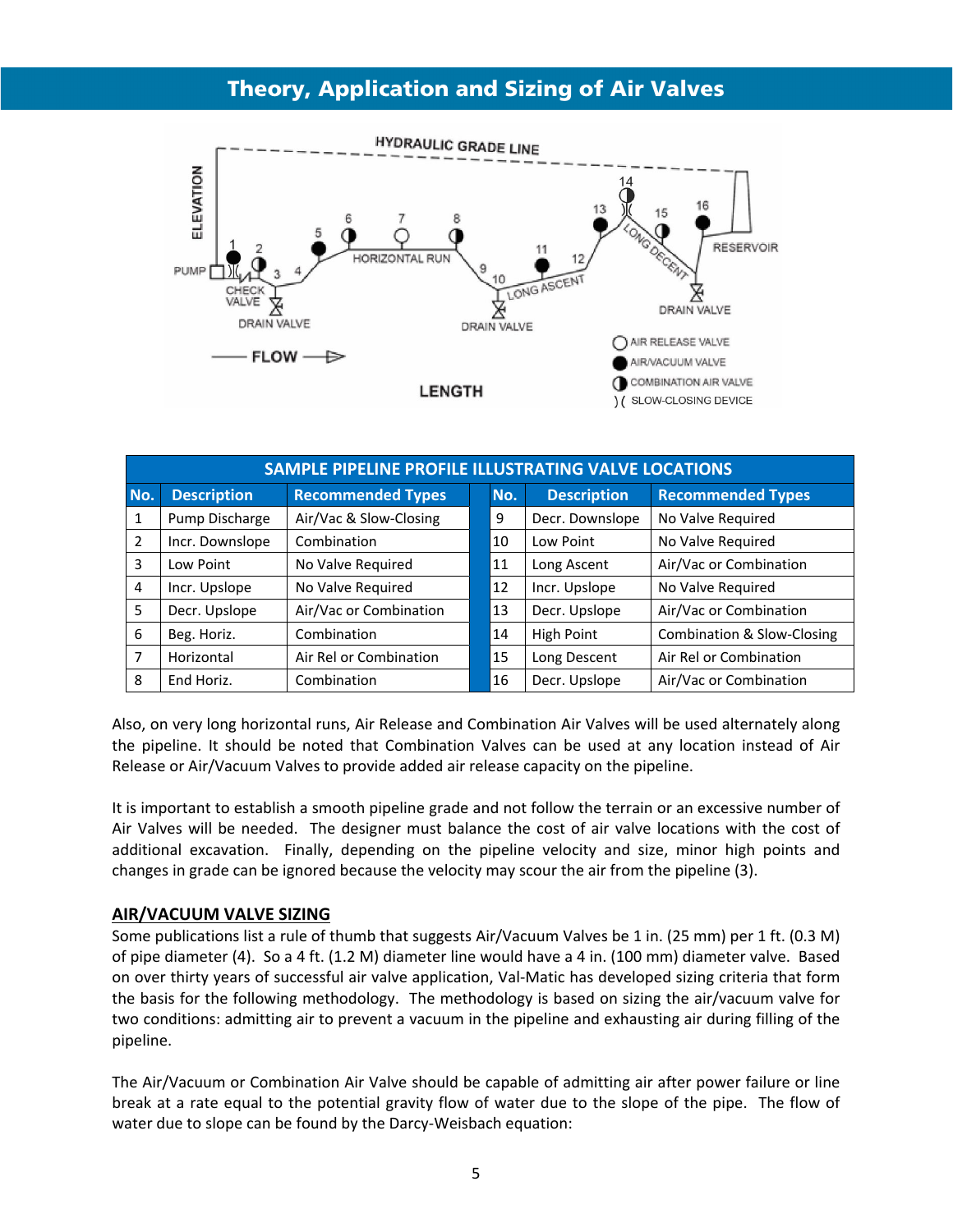$v = (2 g H / K)^{1/2}$  (5)

where:

- $v =$  Flow velocity, ft/sec
- $g =$  gravity, 32.2 ft/sec<sup>2</sup>
- $H =$  Change in Elevation, ft.
- K = Resistance coefficient, dimensionless
	- $=$  fL/d + 2.5
	- (the 2.5 represents entrance, exit, and some piping losses)
- f = friction factor of pipe (iron = .019, steel = .013, plastic = .007)
- L = Change in Station Points (length of run), ft.
- $d =$  pipe ID, ft.

The gravity flow due to slope is calculated for every pipe segment. For stations where there is a change in up slope or down slope, the difference between the upstream and downstream flows is used for sizing because the upper segment feeds the lower segment and helps prevent a vacuum from forming.

When steel or any collapsible pipe is used, it is important to determine if there is a risk of pipeline collapse due to the formation of a negative pressure. The following equation finds the external collapse pressure of thin wall steel pipe using a safety factor of 4. A safety factor of 4 is recommended to take into account variances in pipe construction, variances in bury conditions, and possible dynamic loads.

> $P = 16,250,000*(T/D)^3$  (6) where: P = Collapse Pressure, psi. T = Pipe Thickness, in. D = Pipe Diameter, in.

Collapse may also be a concern on large diameter plastic or ductile iron pipe. The pipe manufacturer should be consulted to provide maximum external collapse pressures.

The air valve should be capable of admitting the flow due to slope without exceeding the lower of the calculated pipe collapse pressure or 5 PSI (35 kPa). 5 PSI (35 kPa) is used for sizing to remain safely below the limiting sonic pressure drop of 7 PSI (48 kPa). Manufacturers provide capacity curves for their valves which can be used to select the proper size. The capacity of an Air/Vacuum Valve can be estimated using:

> q = 678 \* Y \* d<sup>2</sup> \* C \* [DP \* P1 / (T1 \* Sg) ]<sup>%</sup>  $(5)$  where:  $q =$  Air Flow, SCFM Y = Expansion Factor .79 (for vacuum sizing) .85 (for exhaust sizing at 5 psi) .93 (for exhaust sizing at 2 psi) d = Valve Diameter, in DP = Delta Pressure, psi The lower of 5 psi or pipe collapse pressure (for vacuum sizing) 2 or 5 psi (for exhaust sizing)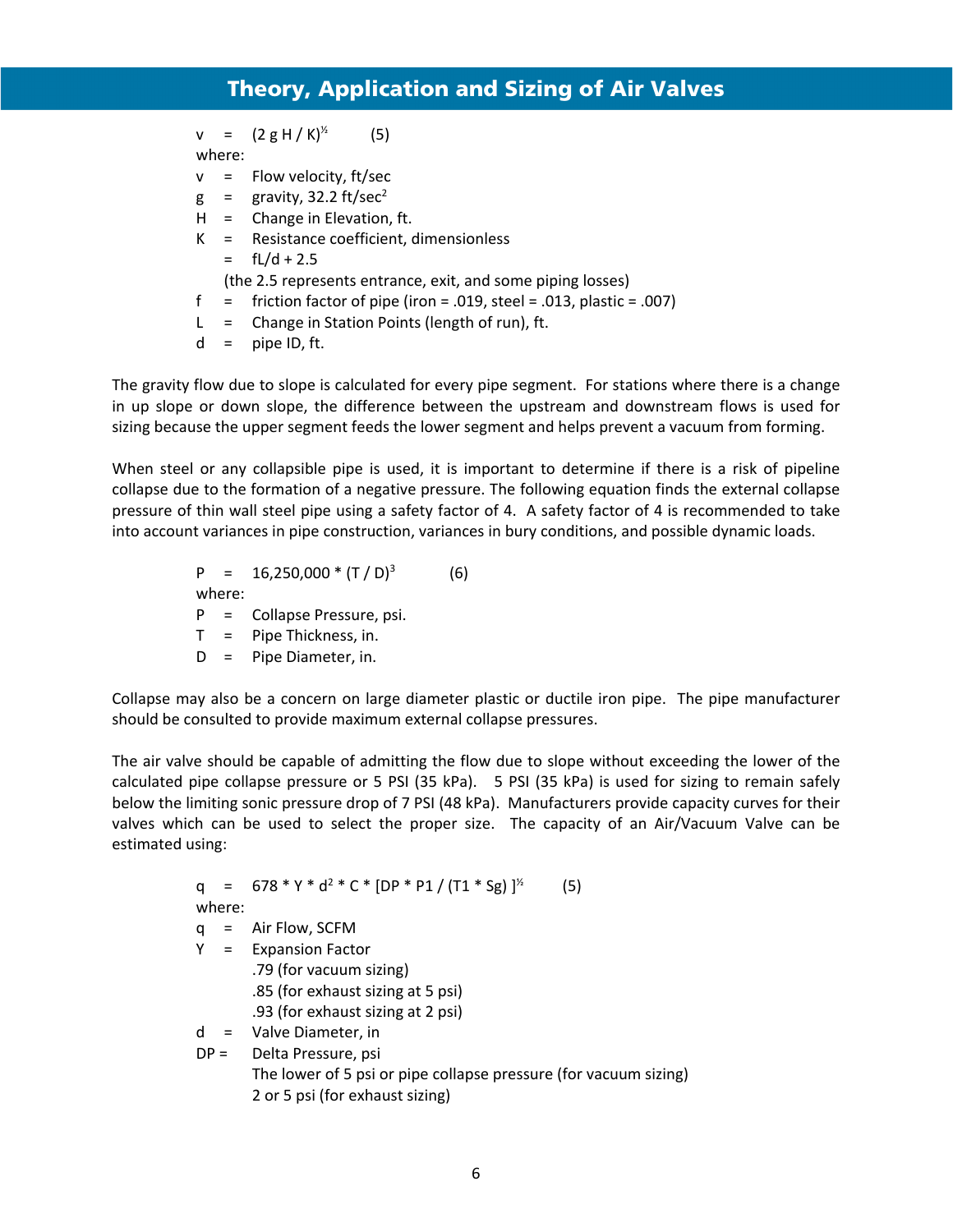- P1 = Inlet Pressure, psia 14.7 (for vacuum sizing) 16.7 or 19.7 psia (for exhaust sizing at 2 or 5 psi) T1 = Inlet Temperature = 520 Rankine  $Sg =$  Specific Gravity = 1 for air
- $C =$  Discharge Coefficient = .6 for square edge orifice

The air valve should also be sized for exhausting air during filling of the system. The flow rate used for venting should be the fill rate of the system. The fill rate may be the flow rate from a single pump in a multiple pump system. If there is only one pump in the system, then special filling provisions should be taken such as the use of a smaller pump for filling or the ability to throttle the flow from the pump to achieve a fill rate in the range of 1 to 2 ft/sec (0.3 to 0.6 M/sec). Higher fill rates may cause surges in the line and Slow‐Closing Devices should be used to reduce the surges within Air/Vacuum or Combination Valves.

If a fill rate is not given, the Air/Vacuum Valve will be sized for the design flow rate which may cause the valve to be oversized. Every effort should be made to establish a reasonable system fill rate. The differential pressure used for sizing the Air/Vacuum Valve varies. 2 PSI (14 kPa) will be used in most cases. When the valve is equipped with a Slow‐Closing Device, the differential pressure may be as high as 5 PSI (35 kPa). Higher differentials are not used because the possibility of water reaching the Air/Vacuum Valve with excessive fluid velocities and to eliminate the noise associated with sonic velocities.

The final Air/Vacuum Valve size must have a capacity greater than both the required exhausting and admitting requirements.

### **AIR RELEASE VALVE SIZING**

The capacity of releasing air under line pressure through an Air Release Valve can be estimated by using the Air/Vacuum Valve formula except P1 will equal the operating pressure in the line. The differential pressure (DP) is limited by sonic velocity to about 0.47 \* P1. The corresponding expansion factor (Y) is 0.71.

> q =  $330.7 * d^2 * C * P1 / (T1 * Sg)^{1/2}$ where:

- q = Air Flow, SCFM
- d = Orifice Diameter, in
- P1 = Pipeline Pressure, psia
- T1 = Inlet Temperature = 520 R
- $Sg =$  Specific Gravity = 1 for air
- C = Discharge Coefficient = .6 for square edge orifice

It is difficult to determine in advance the amount of entrapped air which must be released from a given system. Based on water containing 2% air (7), the maximum flow rate can be used to compute a nominal venting capacity.

> q =  $Q * (0.13 \text{ cu ft/gal}) * .02$  where: q = Air Flow, SCFM Q = System Flow Rate, GPM